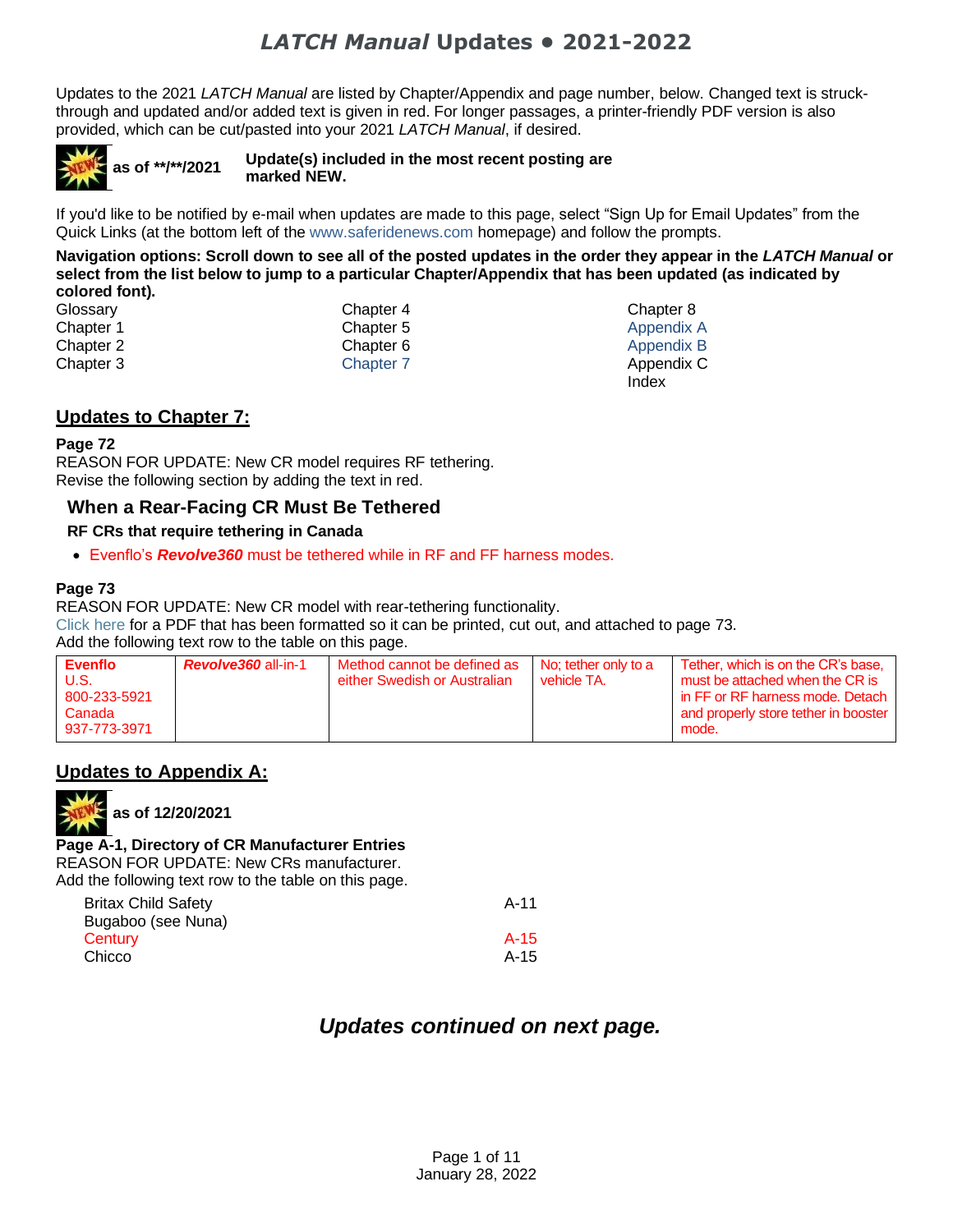#### **Page A-2, Table A-1**

REASON FOR UPDATE: New CRs requiring tethering.

[Click here](https://www.saferidenews.com/wp-content/uploads/2021/05/PDF-Option-Appendix-A-QRL.pdf) for a PDF that has been formatted so it can be printed, cut out, and attached to page A-2. Add the following text row to the table on this page.

| Manufacturer /<br><b>Brand</b> | <b>Model</b>                                                                    | <b>Child</b><br>weight<br>requiring<br>tether use<br>(in pounds) | Installation<br>luse | <b>Notes</b><br><b>circumstances</b> Always refer to the CR instructions and the manufacturers<br>requiring tether entry in this appendix for complete usage details.<br><b>Key:</b> OM = owner's manual, $TA$ = tether anchor,<br>$HDTA =$ heavy-duty TA |
|--------------------------------|---------------------------------------------------------------------------------|------------------------------------------------------------------|----------------------|-----------------------------------------------------------------------------------------------------------------------------------------------------------------------------------------------------------------------------------------------------------|
| Evenflo                        | All <i>Revolve360</i> ; other<br>models with rolling<br>changes to instructions |                                                                  |                      | Follow the instructions given for the particular unit being<br>used; updates to instructions are not retroactive.                                                                                                                                         |



**as of 12/20/2021**

#### **Page A-3, Table A-2**

REASON FOR UPDATE: New Century CR with LATCH in booster mode instructions.

Revise the following information by adding the text in red.

| <b>CR</b> manufacturer<br>and model type<br>Boosters (BPBs) and CRs<br>lin booster mode.<br>RL=Rigid LA attachment<br><b>FL=Flexible LA attmnt.</b> | Use of LA<br>attachment<br>when used as<br>booster<br>O=Optional<br>P=Prohibited | <b>Strap</b><br>adjustment<br>•Leave loose<br>•Rigid connectors<br>•Remove slack | Tether use<br>O=Optional<br>P=Prohibited<br><b>R</b> =Required<br>N/A=No tether in<br>booster mode | <b>Borrow center</b><br>LAs with non-<br>standard spacing<br>for LA attachment?<br>Y=Yes (OK width)<br>$N=N0$ | <b>Notes</b> For all:<br>•Anchor weight limits do<br>not apply in booster mode.<br>•Use of LA attachment/<br>tether must not interfere<br>with proper belt fit. |
|-----------------------------------------------------------------------------------------------------------------------------------------------------|----------------------------------------------------------------------------------|----------------------------------------------------------------------------------|----------------------------------------------------------------------------------------------------|---------------------------------------------------------------------------------------------------------------|-----------------------------------------------------------------------------------------------------------------------------------------------------------------|
| <b>Century</b><br>All-in-1 CR w/ FL                                                                                                                 | $\circ$                                                                          | <b>Remove slack</b>                                                              | R                                                                                                  |                                                                                                               |                                                                                                                                                                 |
| <b>CYBEX</b><br>BPBs w/RL<br>BPBs w/FL<br>All-in-1 CRs w/ FL                                                                                        | $\circ$<br>O<br>O                                                                | <b>Rigid Connectors</b><br><b>Remove slack</b><br>l Remove slack                 | N/A<br>N/A<br>O                                                                                    | N<br>Y (11-20 inches)<br>Y (11-20 inches)                                                                     |                                                                                                                                                                 |
| Evenflo<br>Comb./All-in-1 CRs w/ FL                                                                                                                 | O                                                                                | Remove slack                                                                     | $O$ (except<br>Revolve360, P)                                                                      | Y (11-20 inches)                                                                                              |                                                                                                                                                                 |



**as of 12/20/2021**

#### **Page A-15, CENTURY**

REASON FOR UPDATE: Addition of a new CR manufacturer. [Click here](https://www.saferidenews.com/wp-content/uploads/2022/01/PDF-Option-Century.pdf) for a PDF that has been formatted so it can be printed, cut out, and inserted between page A-14 and A-15.

#### **Page A-17 to A-18, CLEK**

REASON FOR UPDATE: Addition of notification that tether extender is available. [Click here](https://www.saferidenews.com/wp-content/uploads/2021/05/PDF-Option-Clek.pdf) for a PDF that has been formatted so it can be printed, cut out, and attached to page A-17. Revise the following information by adding the text in red.

### **All Clek Convertible CRs**

- **Tethers**
- **Tether extender:** Clek offers a tether extender for use if a *Foonf* or *Fllo* tether is too short or if its adjuster is too large to fit through a small routing space (such as between fixed head restraint posts). Call Clek to order; the company will screen the request for true necessity, and the orderer must pay for shipping. (Note: As of mid-2018, the tether adjuster hardware on Clek convertible CRs is narrower, making it even less likely that a tether extender would be needed as a fix to fit the tether through tight routing spaces. For more on the topic of using a tether for tight routing spaces, see page 43.)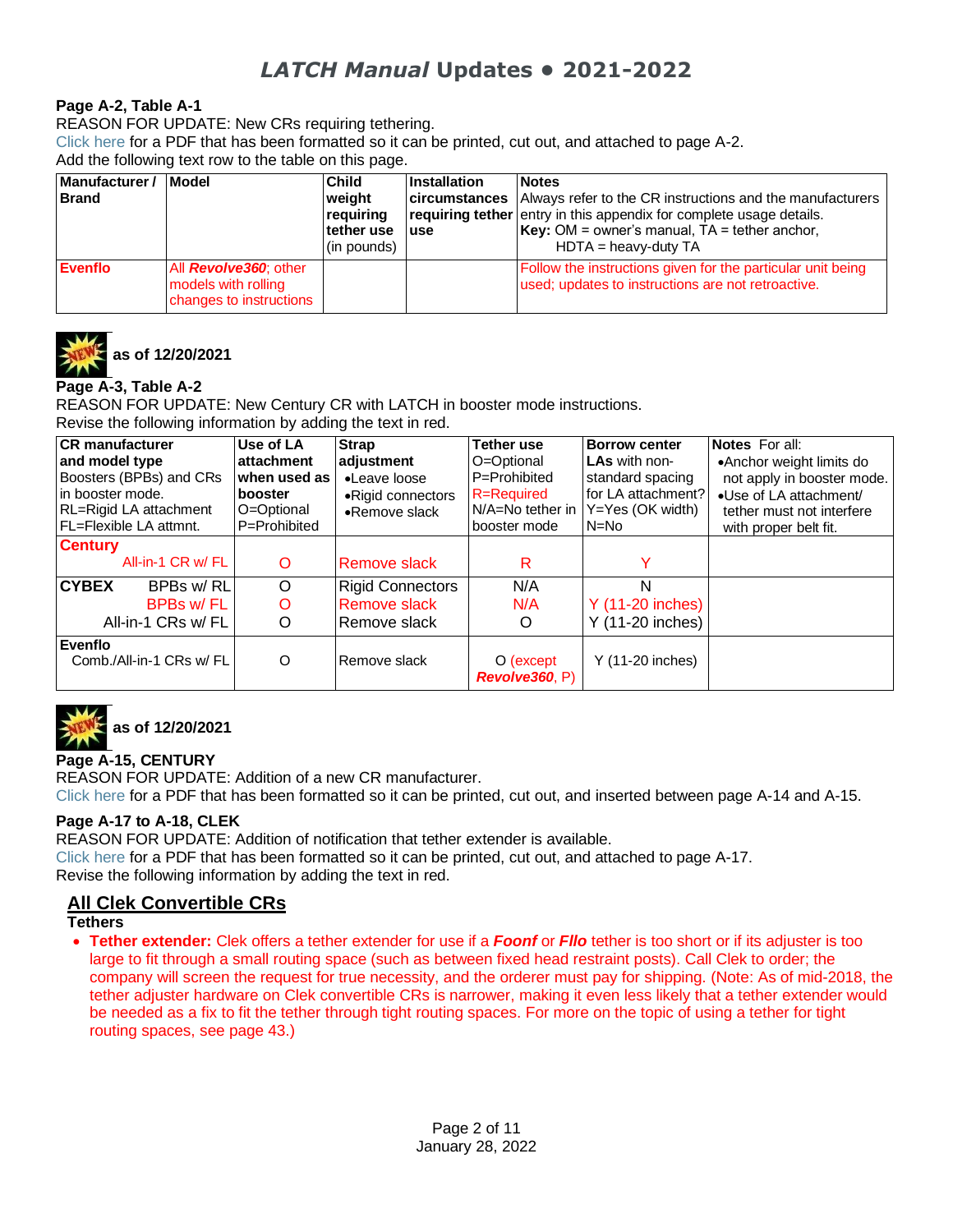#### **Page A-21, CYBEX**

REASON FOR UPDATE: New U.S. website. Revise the following information by adding the text in red and removing any struck-out text.

> Columbus Trading-Partners USA, Inc. (U.S. Distributor) 120 Royall St., Suite 101, Canton, MA 02021 *www.cybex-online.com www.Cybexonlineshop.com* ParentLink Resource Center: 877-242-5676

#### **Page A-21, CYBEX**

REASON FOR UPDATE: Addition of new booster models with LATCH design and use that differs from what's already reflected in the *LATCH Manual* text for other CYBEX models.

[Click here](https://www.saferidenews.com/wp-content/uploads/2021/05/PDF-Option-Cybex.pdf) for a PDF that has been formatted so it can be printed, cut out, and attached to page A-21.

Revise the following information by adding the text in red and removing any struck-out text.

#### **All CYBEX CRs**

#### **LA Attachments**

- **Design/Use:** All current harnessed models have a single, flexible LA strap. Some models have two LA adjusters; use either one to tighten the installation. All current booster models utilize rigid LA connectors have LA attachments (rigid or flexible).
- **Center installation:** Borrowing the inner LA bars of outboard LATCH positions is allowed for RF-only, convertible, and all-in-1 (harness and booster mode) models, as well as boosters with flexible LA attachments, if also allowed by the vehicle manufacturer and the LAs are 11 to 20 inches apart. Borrowing not allowed for boosters with rigid connectors; these connectors, when optionally used, must attach only to bars with standard spacing (11 inches apart).

#### **Page A-22 CYBEX**

REASON FOR UPDATE: Model clarification regarding tether-dependent instructions. Revise the following information by adding the text in red and removing any struck-out text.

#### **Convertible CRs** (incl. all-in-1 in harness mode.)

#### **Tethers**

• **Tether-dependent instructions:** For *Sirona S*, if If the tether and support/load leg are not used for a FF child over 40 pounds, the support/load leg must be in the alternate storage position specified in the CR owner's manual.

#### **Page A-23, CYBEX**

REASON FOR UPDATE: Addition of new booster models with LATCH design and use that differs from what's already reflected in the *LATCH Manual* text for other CYBEX models.

[Click here](https://www.saferidenews.com/wp-content/uploads/2021/05/PDF-Option-Cybex.pdf) for a PDF that has been formatted so it can be printed, cut out, and attached to page A-23.

Revise the following information by adding the text in red and removing any struck-out text.

#### **Booster Seats** (See above for all-in-1 as booster.)

*Solution B-Fix, Solution B2-Fix+Lux, Solution Z-Fix (Discontinued: Solution M-fix, Q-fix, Q2-fix, S-fix, X-fix) Highback for use from 38 to 60 inches and 33 (40 for Solution Z-fix) to 110 pounds (100 pounds for Solution X-fix). Highback. Use from 38 to 60 inches and 40 to120 pounds (110 pounds for Solution Z-Fix). For discontinued models, weight limits are 33 to 110 pounds (100 pounds for Solution X-fix).*

#### **LA Attachments**

- **Design/Use:** Rigid LA connectors (except *Solution B-Fix* has flexible LA attachment with hook-on connectors). Use is optional but recommended, unless one of the seat belt anchors is located between the LA bars.
- **Storage:** For *Solution B-Fix*, expose the storage area by pulling back the padding that covers the front of the underside of the booster cushion; clip the LA connectors onto storage points provided, carefully place all LA attachment parts into the recessed area so that they lay flat, and then replace the padding. For all other models, rotate Rotate LA connectors180 degrees, then pull the orange LATCH adjustment handle at the front while pushing the LA connectors into the booster shell.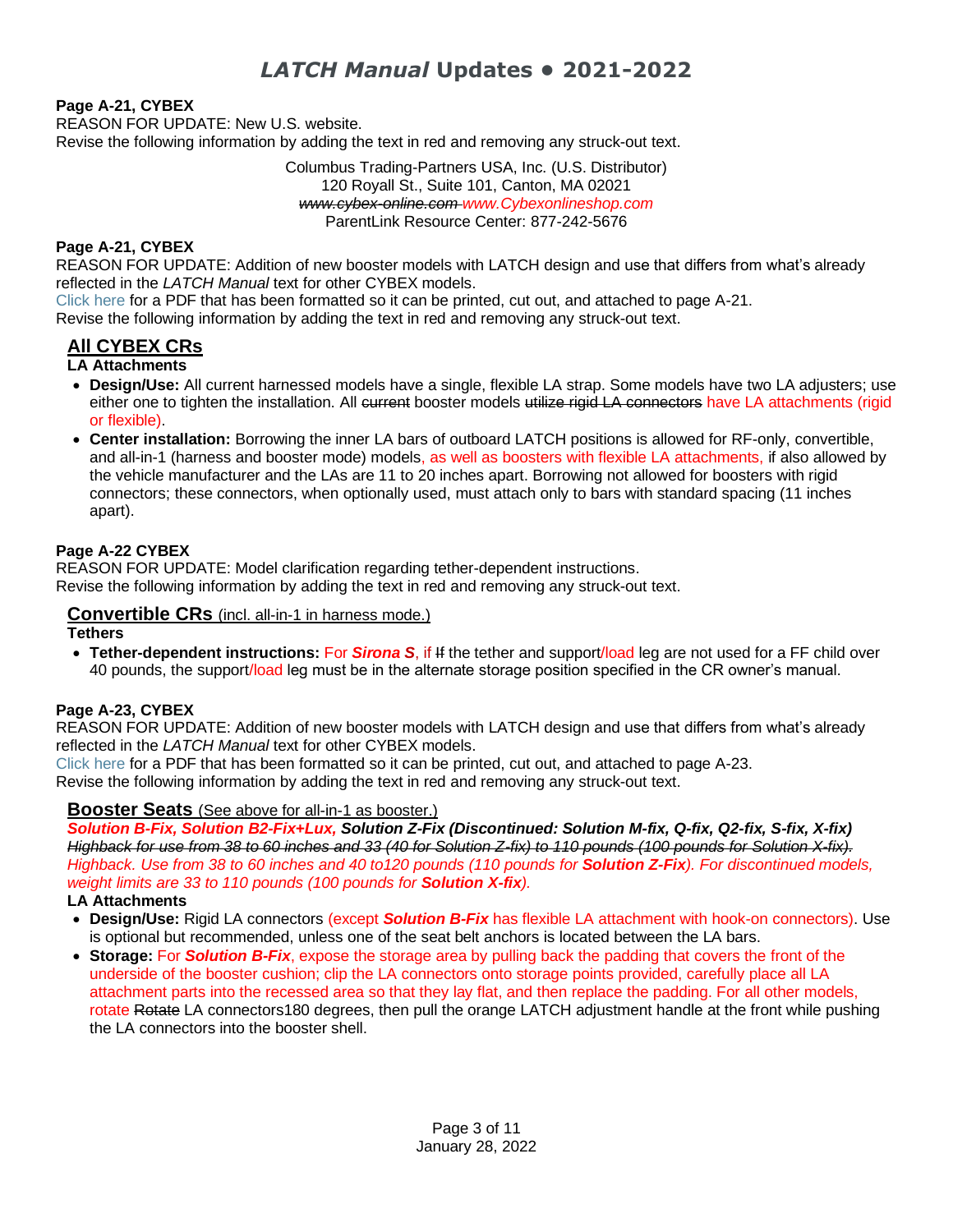#### **Page A32, EVENFLO**

REASON FOR UPDATE: Addition of new all-in-1 model with LATCH design and use that differs from what's already reflected in the *LATCH Manual* text for other Evenflo models.

[Click here](https://www.saferidenews.com/wp-content/uploads/2021/05/PDF-Option-for-Evenflo.pdf) for a PDF that has been formatted so it can be printed, cut out, and attached to page A-32. Revise the following information by adding the text in red and removing any struck-out text.

#### **All Evenflo CRs**

 $Revolve360$ 

#### **LA Attachments**

- **Maximum child weight for LA attachment use:**
	- CRs made February 2014 and after:

LA attachment weight limits began to appear on Evenflo…all limits apply to forward-facing mode only, except as noted (*Revolve360*).

| Weight on label | Weight on label         |
|-----------------|-------------------------|
| $(2/14 - 2/15)$ | (After 2/15)            |
| n/a             | 35 lbs. RF / 40 lbs. FF |

#### **Tethers**

- **Tether use required in some instructions.** Evenflo recommends use of tether for all forward-facing installations, whenever possible. It has also made rolling changes to certain model instruction manuals that say a tether *must* be used when forward facing, and the tether must be used in RF *and* FF harness modes for all *Revolve360* CRs. Always follow the instructions provided for the particular CR.
- **Maximum child weight for tether use:** When forward facing (and, for *Revolve360*, rear facing), Evenflo recommends or requires tether use at all allowed CR usage weights. (However, do not use *Revolve360*'s tether in booster mode at any child weight.)
- **Tethering rear facing:** Not allowed. *Revolve360* requires tether use in both rear-facing and forward-facing harnessuse modes. Not allowed with any other Evenflo CR.

#### **Page A33, EVENFLO**

REASON FOR UPDATE: Addition of new all-in-1 model with LATCH design and use that differs from what's already reflected in the *LATCH Manual* text for other Evenflo models.

[Click here](https://www.saferidenews.com/wp-content/uploads/2021/05/PDF-Option-for-Evenflo.pdf) for a PDF that has been formatted so it can be printed, cut out, and attached to page A-33. Revise the following information by adding the text in red and removing any struck-out text.

#### **Convertible CRs**

**LA Attachments**

- **Belt path and converting between RF and FF:**
- *Revolve360* does not require reinstallation for converting between rear and forward facing. For all other models, pull pad back from leg area of CR to access RF belt path. To access FF path, it may be necessary to lift center pad and raise head restraint to highest position.
- **Storage:** Varies by CR model. For most, when When installing the CR using a seat belt, route the LA strap through the belt path that does not hold the seat belt before attaching the LA connectors to designated storage points. *Revolve360*: The LA strap is permanently routed under blue belt guides of belt path; a seat belt would be routed *on top* of the blue belt guides. Do not overtighten the LA strap while in storage, as that may interfere with seat belt installation.

#### **Tethers**

• **Storage:** Clip hook to holes/bars on back of CR shell. Roll up excess strap, and secure with a rubber band. Note: The stored tether of *EveryStage* models may be located in between the base and the CR shell; if the CR is reclined, the stored tether may not be visible until the CR is moved into a more upright position. *Revolve360*: Attach the tether hook to the bar provided on the bottom of the base; the tether must be used in both rear-facing and forward-facing harness modes but must be stored (unused) in booster mode.

#### **CRs Used in Booster Mode**

• **LATCH use with boosters:** For combination and all-in-1 CRs, use of the tether and LA attachment is allowed in booster mode as long as the booster's position in the vehicle and/or the resulting seat belt fit over the child are not affected. This permission is retroactive for all Evenflo models in booster mode. If LA attachment/tether are not used, they must be stored per instructions. (Exception: May not use *Revolve360* tether in booster mode; store the tether per instructions.)

> Page 4 of 11 January 28, 2022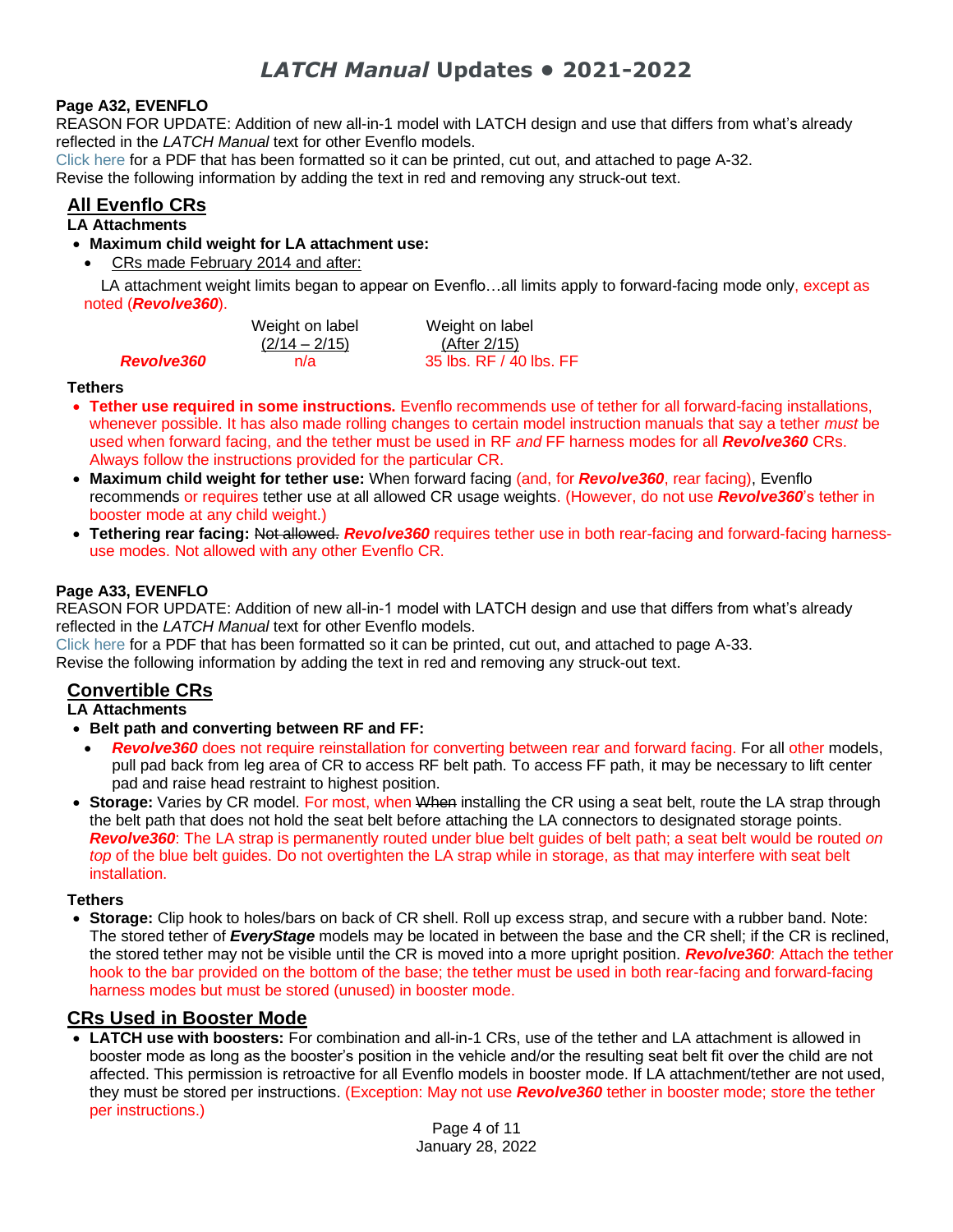#### **Page A35, EVENFLO**

REASON FOR UPDATE: Addition of new all-in-1 model. Revise the following information by adding the text in red.

#### *Evenflo—CR Weights (approximate; in pounds)*

*Use this product weight, when needed, to calculate the child weight limit for LATCH... Revolve360*……….29.6

#### **Page A-65, Simple Parenting**

REASON FOR UPDATE: Error in distributor name. Revise the following information by replacing the struck-out text with the text in red.

**Simple Parenting** Distributed by Happy Kidz SP Distribution, LLC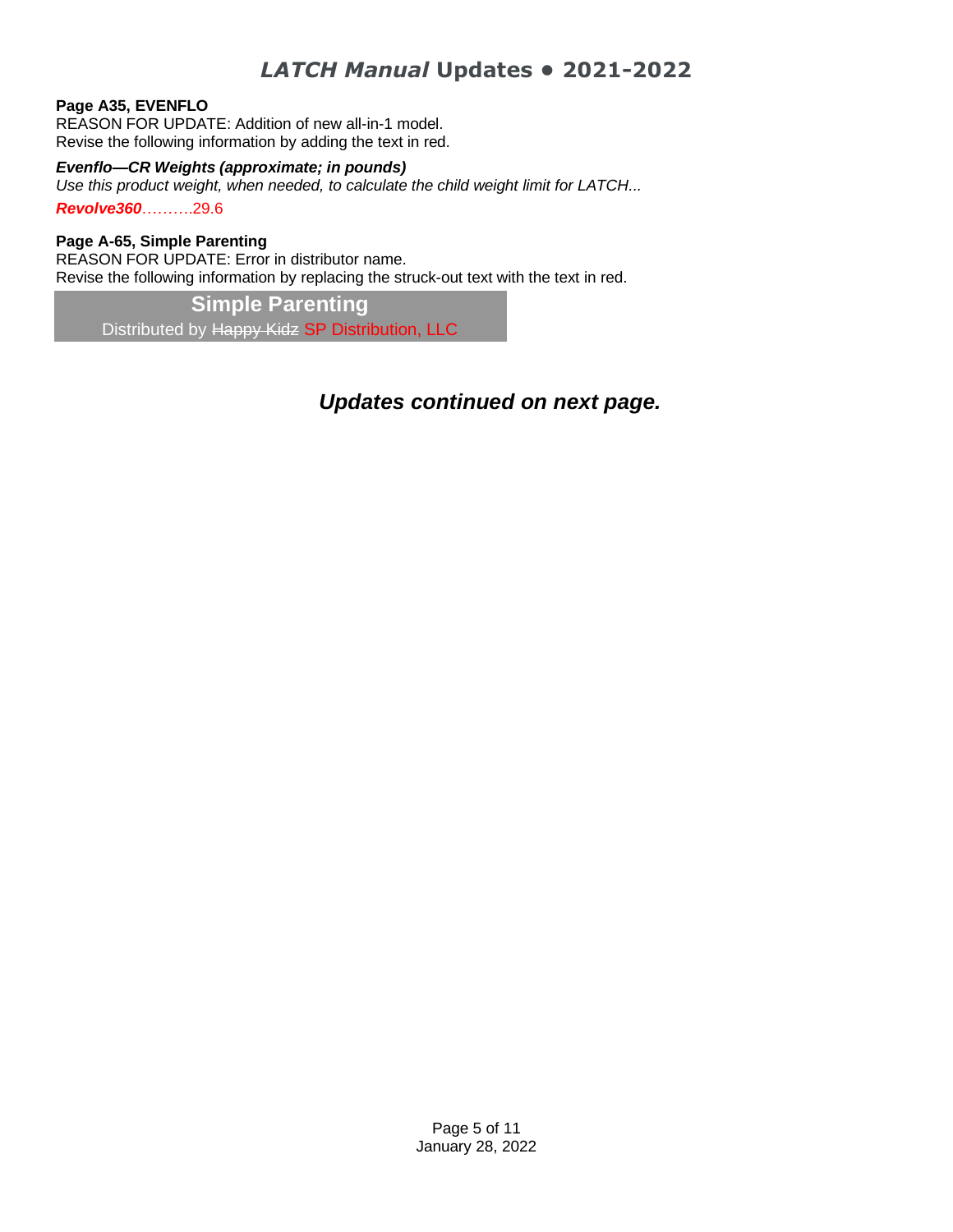#### **Updates to Appendix B:**



**as of 12/20/2021**

#### **Page B-2, Table B-1: Vehicle Anchor Weight Limits**

REASON FOR UPDATE: For MY 2020 and newer vehicles, GM has updated its LATCH Manual guidance to say that tether anchors may be used following the CR manufacturer's tethering instructions (rather than being restricted by a GM-supplied weight limit, as originally stated in the print edition). Revise the following information by adding the text in red.

<span id="page-5-0"></span>

| <b>Vehicle</b>   | Child weight limit (in lbs.) | Child weight limit for TETHER ANCHORS (in lbs.)                              |                                                        |  |  |  |
|------------------|------------------------------|------------------------------------------------------------------------------|--------------------------------------------------------|--|--|--|
| brand            | for using LATCH SYSTEM       | <b>Factory-installed TA used</b><br>with seat belt installation              | <b>Retrofit TA used</b><br>with seat belt installation |  |  |  |
| <b>Buick</b>     | 65 minus CR weight.          | MY19 and older=65 minus CR weight.<br>MY20 and newer=Follow CR instructions. | 65 minus CR weight.                                    |  |  |  |
| Cadillac         | 65 minus CR weight.          | MY19 and older=65 minus CR weight.<br>MY20 and newer=Follow CR instructions. | 65 minus CR weight.                                    |  |  |  |
| <b>Chevrolet</b> | 65 minus CR weight.          | MY19 and older=65 minus CR weight.<br>MY20 and newer=Follow CR instructions. | 65 minus CR weight.                                    |  |  |  |
| <b>GMC</b>       | 65 minus CR weight.          | MY19 and older=65 minus CR weight.<br>MY20 and newer=Follow CR instructions. | 65 minus CR weight.                                    |  |  |  |



#### **Page B-19, Buick**

REASON FOR UPDATE: Change to the tether anchor weight limit for model year 2020 and newer models. (For MY 2020 and newer vehicles, Buick has updated its *LATCH Manual* guidance to say that tether anchors may be used following the CR manufacturer's tethering instructions, rather than being restricted by a Buicksupplied weight limit, as originally stated in the print edition.)

[Click here](https://www.saferidenews.com/wp-content/uploads/2022/01/PDF-Option-GM-Weight-Limits.pdf) for a PDF that has been formatted so it can be printed, cut out, and attached to page B-19.

Revise the following information by adding the text in red and deleting the struck-out text.

- **Child weight limit—***factory-installed* **TA, used with a seat belt:**
	- **MY20 or newer:** Follow guidance from the CR manufacturer.
	- **MY19 or older:** 65 pounds (29.5 kg) minus the CR weight. See Appendix A for CR weights.
- **Maximum child weight—***retrofitted* **TA (***factory-installed* **or** *retrofitted***, used with a seat belt):** 65 pounds (29.5 kg) minus the CR weight. See Appendix A for CR weights.

## *Updates continued on next page.*

Page 6 of 11 January 28, 2022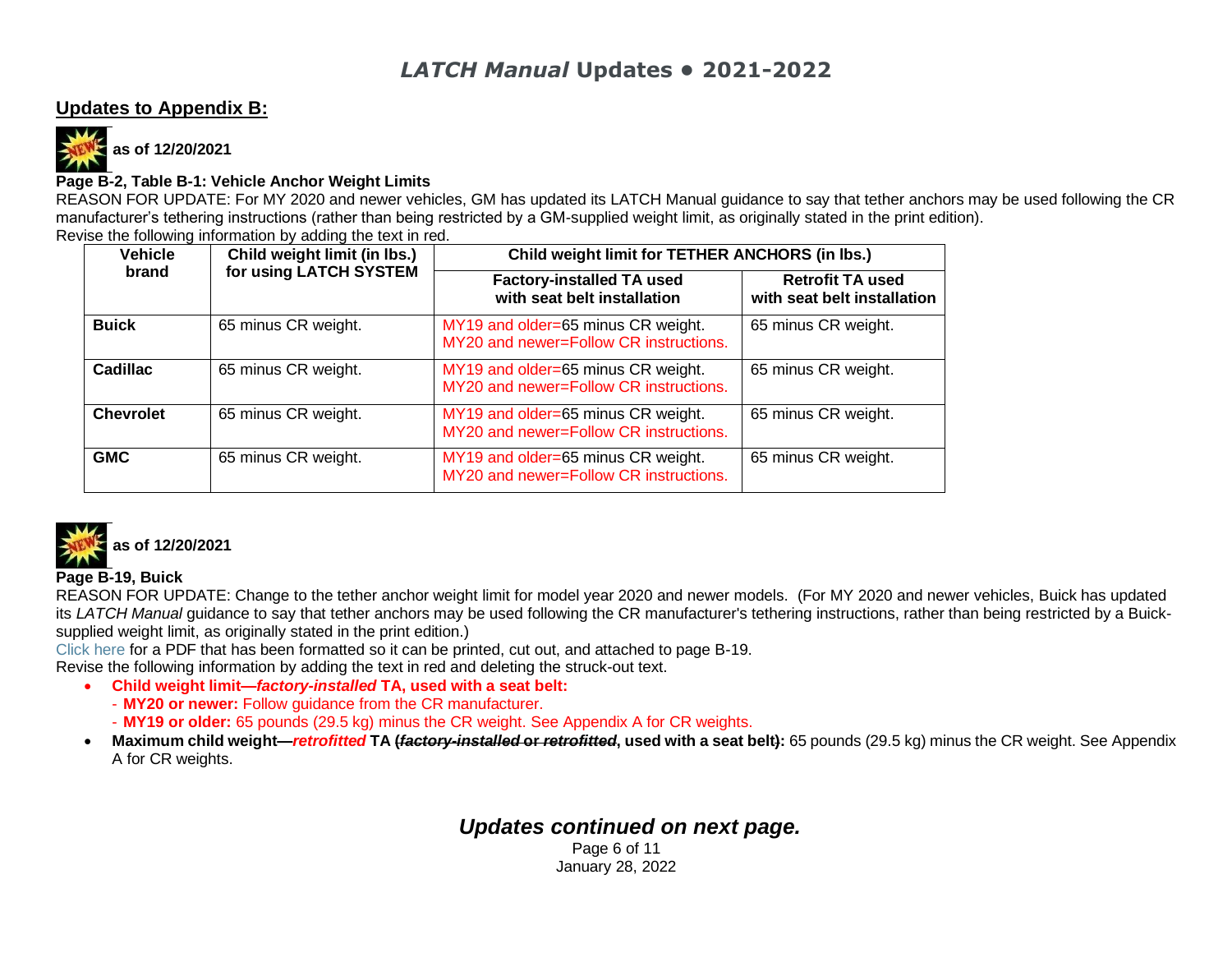# **as of 12/20/2021**

#### **Page B-22, Cadillac**

REASON FOR UPDATE: Change to the tether anchor weight limit for model year 2020 and newer models. (For MY 2020 and newer vehicles, Cadillac has updated its *LATCH Manual* guidance to say that tether anchors may be used following the CR manufacturer's tethering instructions, rather than being restricted by a Cadillac-supplied weight limit, as originally stated in the print edition.)

[Click here](https://www.saferidenews.com/wp-content/uploads/2022/01/PDF-Option-GM-Weight-Limits.pdf) for a PDF that has been formatted so it can be printed, cut out, and attached to page B-22.

Revise the following information by adding the text in red and deleting the struck-out text.

- **Child weight limit—***factory-installed* **TA, used with a seat belt:**
	- **MY20 or newer:** Follow guidance from the CR manufacturer.
	- **MY19 or older:** 65 pounds (29.5 kg) minus the CR weight. See Appendix A for CR weights.
- **Maximum child weight—***retrofitted* **TA (***factory-installed* **or** *retrofitted***, used with a seat belt):** 65 pounds (29.5 kg) minus the CR weight. See Appendix A for CR weights.



#### **Page B-27, Chevrolet**

REASON FOR UPDATE: Change to the tether anchor weight limit for model year 2020 and newer models. (For MY 2020 and newer vehicles, Chevrolet has updated its *LATCH Manual* guidance to say that tether anchors may be used following the CR manufacturer's tethering instructions, rather than being restricted by a Chevrolet-supplied weight limit, as originally stated in the print edition.)

[Click here](https://www.saferidenews.com/wp-content/uploads/2022/01/PDF-Option-GM-Weight-Limits.pdf) for a PDF that has been formatted so it can be printed, cut out, and attached to page B-27.

Revise the following information by adding the text in red and deleting the struck-out text.

- **Maximum child weight—***factory-installed* **TA, used with a seat belt:**
	- **MY20 or newer:** Follow guidance from the CR manufacturer.
	- **MY19 or older:** 65 pounds (29.5 kg) minus the CR weight. See Appendix A for CR weights.
- **Maximum child weight—***retrofitted* **TA (***factory-installed* **or** *retrofitted***, used with a seat belt):** 65 pounds (29.5 kg) minus the CR weight. See Appendix A for CR weights.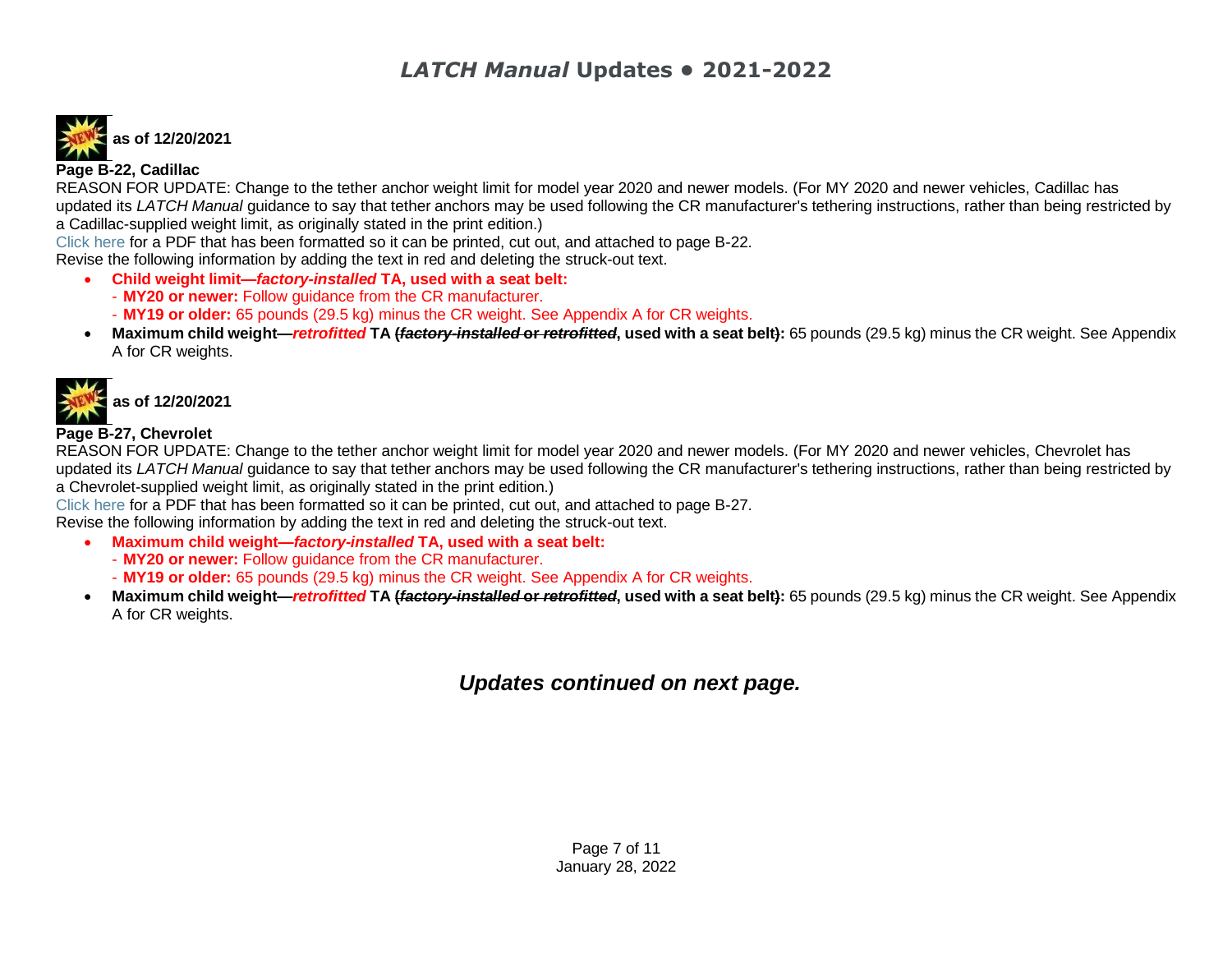# **as of 12/20/2021 Page B-92, GMC**

REASON FOR UPDATE: Change to the tether anchor weight limit for model year 2020 and newer models. (For MY 2020 and newer vehicles, GMC has updated its *LATCH Manual* quidance to say that tether anchors may be used following the CR manufacturer's tethering instructions, rather than being restricted by a GMCsupplied weight limit, as originally stated in the print edition.)

[Click here](https://www.saferidenews.com/wp-content/uploads/2022/01/PDF-Option-GM-Weight-Limits.pdf) for a PDF that has been formatted so it can be printed, cut out, and attached to page B-92.

Revise the following information by adding the text in red and deleting the struck-out text.

- **Maximum child weight—***factory-installed* **TA, used with a seat belt:**
	- **MY20 or newer:** Follow guidance from the CR manufacturer.
	- **MY19 or older:** 65 pounds (29.5 kg) minus the CR weight. See Appendix A for CR weights.
- **Maximum child weight—***retrofitted* **TA (***factory-installed* **or** *retrofitted***, used with a seat belt):** 65 pounds (29.5 kg) minus the CR weight. See Appendix A for CR weights.



#### **Page B-109-110, Honda**

REASON FOR UPDATE: Correction to the model year in which LATCH was introduced for this model.

Revise the following information by adding the text in red.

| <b>ODYSSEY</b><br>Van       | 05    | <b>LX Version:</b><br>N/A<br>All Other<br><b>Versions:</b><br>None | $(2)$ LATCH | <b>LATCH</b><br>Shared TA:<br>(Use here or for<br>behind-passenger<br>position.) | Behind-<br>passenger:<br>Shared TA<br>(Use here or for<br>center position.) | 2 <sup>nd</sup> Row: (2) TAs on backs of seats; find TA photos at<br>www.saferidenews.com. LATCH Gallery.<br>3rd Row, Center: TA on tailgate sill, offset to the passenger side<br>3 <sup>rd</sup> Row: The TA is between the center and behind-passenger<br>positions; this TA may be used to tether CRs in either position<br>(but NEVER both at the same time). Check that the tether angle<br>is acceptable, per the CR manufacturer.<br>CRs w/ a Support Leg: Despite the presence of an under-floor<br>spare tire, leg use is permitted in all seating positions. |
|-----------------------------|-------|--------------------------------------------------------------------|-------------|----------------------------------------------------------------------------------|-----------------------------------------------------------------------------|-------------------------------------------------------------------------------------------------------------------------------------------------------------------------------------------------------------------------------------------------------------------------------------------------------------------------------------------------------------------------------------------------------------------------------------------------------------------------------------------------------------------------------------------------------------------------|
| $(7 - or 8 -$<br>passenger) | 06-10 | LX Version:<br>N/A<br><b>All Other</b><br><b>Versions:</b><br>None | $(2)$ LATCH | LATCH                                                                            | LATCH                                                                       | 2 <sup>nd</sup> Row: (2) TAs on backs of seats; follow the "Head<br>restraints" bullet (above). Find TA photos at<br>www.saferidenews.com, LATCH Gallery.<br>3rd Row: (2) TAs on backs of outboard seats and (1) TA on<br>tailgate sill for center position. To tether, remove and securely<br>stow the head restraint; replace it once CR is uninstalled.<br><b>CRs w/ a Support Leg:</b> Despite the presence of an under-floor<br>spare tire, leg use is permitted in all seating positions.                                                                         |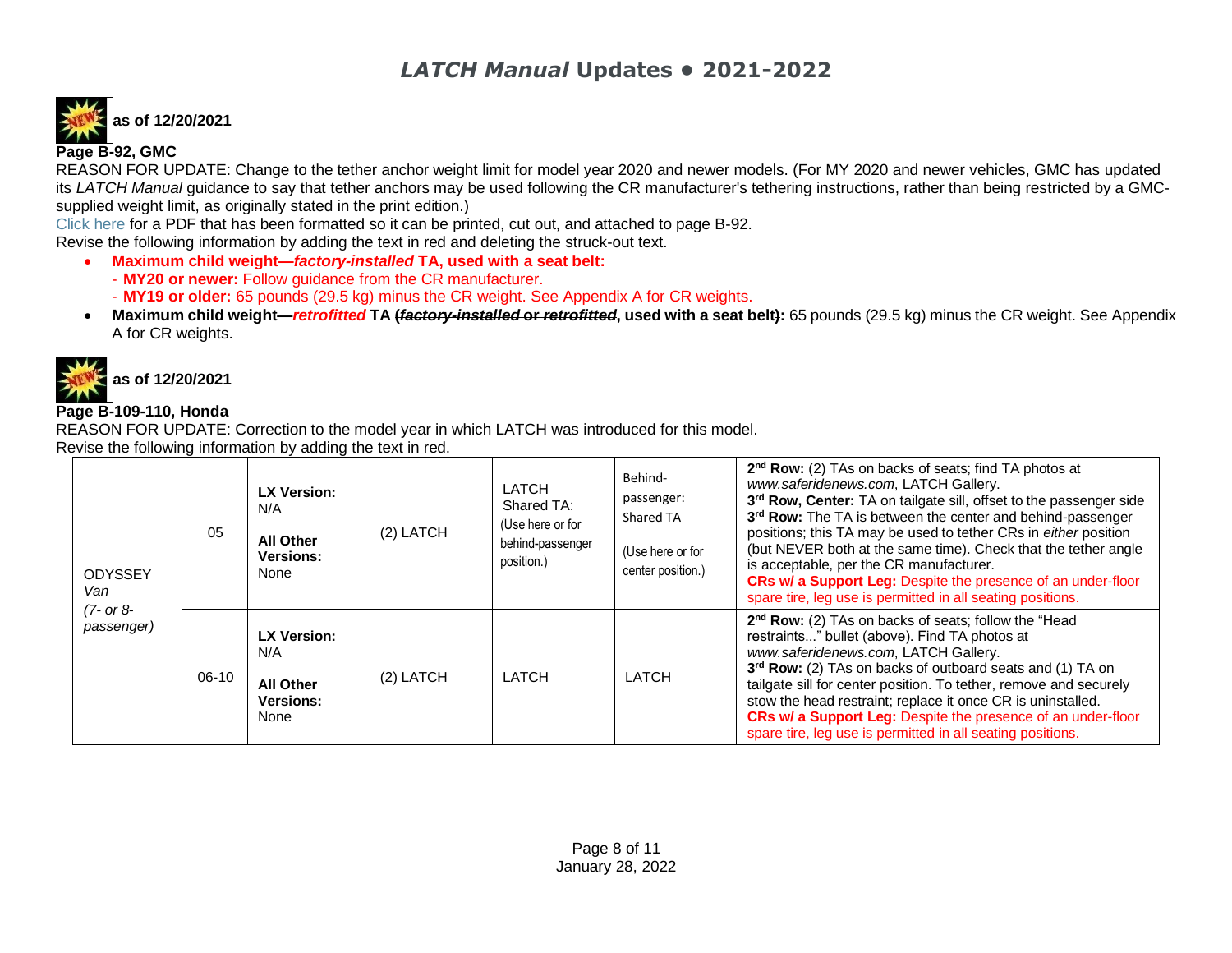**as of 12/20/2021**

**Page B-115, Hyundai**

REASON FOR UPDATE: Correction to the model year in which LATCH was introduced for this model. Revise the following information by replacing the struck-out text with the text in red.

| SONATA,<br>SONATA | 4-door<br>Sedan | Q <sub>1</sub><br>ັັ<br>0105 | $\overline{\phantom{a}}$<br>$\Lambda$<br>. | $(2)$ TAs | (3) TAs on rear filler panel |
|-------------------|-----------------|------------------------------|--------------------------------------------|-----------|------------------------------|
| <b>HYBRID</b>     |                 | )206-                        |                                            | (2) LATCH |                              |

#### **Page B-128, Jeep**

REASON FOR UPDATE: Clarification that the *LATCH Manual* information is correct by adding an Owner's Manual Correction note.

[Click here](https://www.saferidenews.com/wp-content/uploads/2021/05/PDF-Option-Jeep-Commander.pdf) for a PDF that has been formatted so it can be printed, cut out, and attached to page B-128.

Revise the following information by adding the text in red.

| COMMAN-<br><b>DER</b><br>7-passenger<br><b>SUV</b> | 06-10 | LATCH | (2) LATCH | N/A | None | (3) TAs on backs of seats. To tether in the $2^{nd}$ row, route tether<br>over the center of the head restraint, if present. If head restraints<br>interfere with proper placement of CR, vehicle seatback<br>Maximum Child Weight For Using TAs: When a seat belt is<br>used to install the CR, the tether may be attached at all weights<br>recommended by the CR manufacturer.<br><b>Owner's Manual Correction:</b> The owner's manuals for some<br>MYs do not show LAs for the 2 <sup>nd</sup> row's center position. However,<br>this model does have a dedicated set of LAs with standard<br>spacing for this position, as indicated here. |
|----------------------------------------------------|-------|-------|-----------|-----|------|--------------------------------------------------------------------------------------------------------------------------------------------------------------------------------------------------------------------------------------------------------------------------------------------------------------------------------------------------------------------------------------------------------------------------------------------------------------------------------------------------------------------------------------------------------------------------------------------------------------------------------------------------|

#### **Page B-132, Kia**

REASON FOR UPDATE: Correction to information provided for the 3<sup>rd</sup> row center seating position.

Revise the following information by replacing the struck-out text with the text in red.

| TELLURIDE<br>SUV        |           | 7-passenger:<br>None |           |         | Behind-driver:<br>LATCH       | (34) TAs on backs of seats<br><b>Seatback Angle:</b> Rotate seatback to a locked position that                                                                                    |
|-------------------------|-----------|----------------------|-----------|---------|-------------------------------|-----------------------------------------------------------------------------------------------------------------------------------------------------------------------------------|
| '7- or 8-<br>passenger) | $20 - 21$ | 8-passenger:<br>N/A  | (2) LATCH | None TA | Behind-<br>passenger:<br>None | ensures good contact between the seatback and CR.<br><b>Seating Position Limitations: Regardless of installation</b><br>method, ensure that a CR does not contact or push against |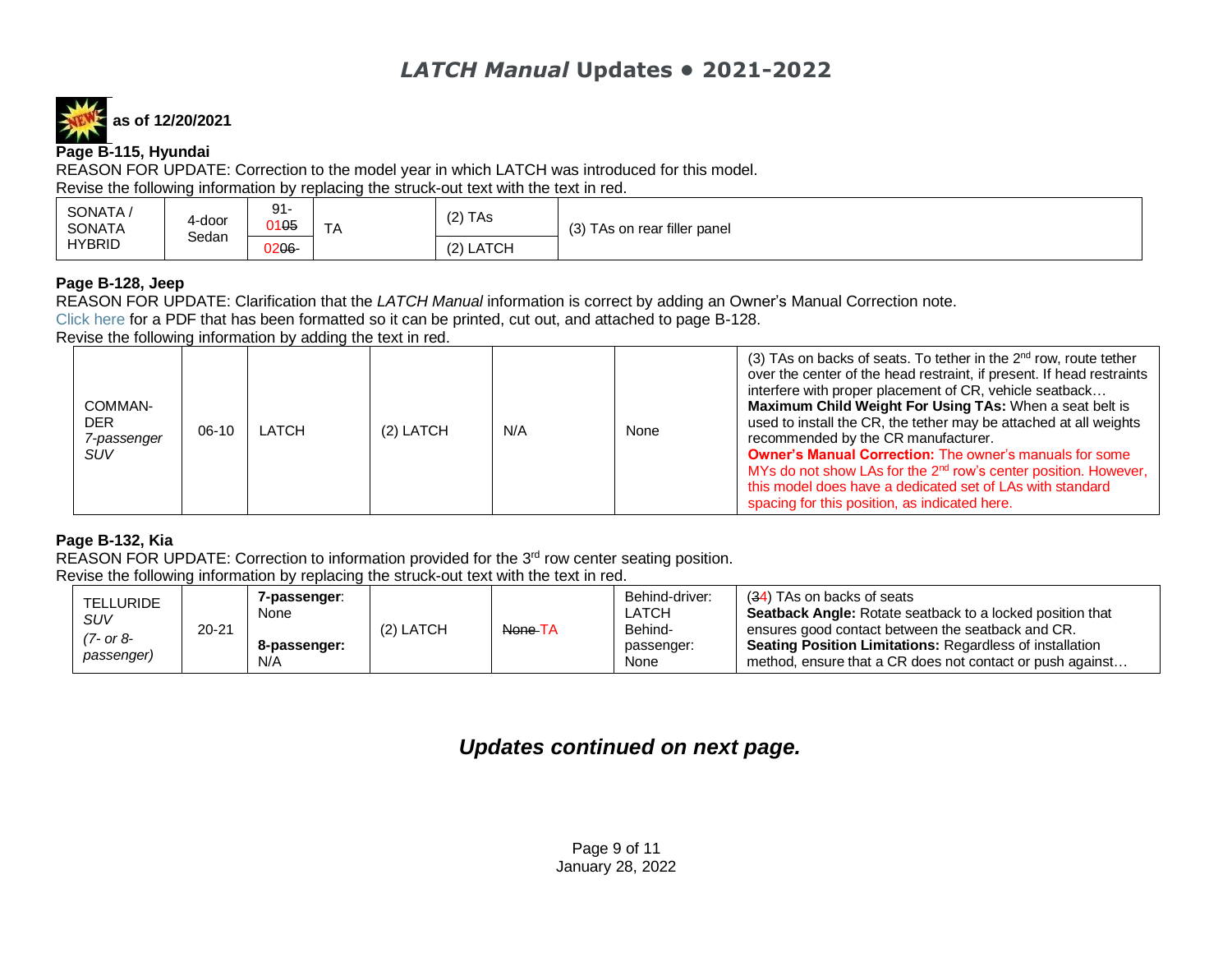# **as of 12/20/2021**

#### **Page B-163, Mitsubishi**

REASON FOR UPDATE: The Outlander was redesigned for model year 2022.

Revise the following information by adding the text in red and deleting the struck-out text.

• **Advanced air bag (AAB) suppression system:** AAB function on the passenger side of all models (other than exceptions noted here) CAN be affected by pressure/force against the front seatback or upward from under the front seat. **Exceptions:** Eclipse Cross, i-MiEV (MY14-17), Mirage (MY14 or newer), Mirage G4 (MY17 or newer), Outlander (MY14-20or newer), Outlander PHEV, Outlander Sport (MY19 or newer), and RVR (MY19 or newer). See OM for details.

**as of 12/20/2021**

#### **Page B-164, Mitsubishi**

REASON FOR UPDATE: The Eclipse Cross was redesigned for model year 2022, after taking a year off. Revise the following information by replacing the struck-out text with the text in red.

| <b>ECLIPSE</b><br><b>CROSS</b> | 4-door<br><b>SUV</b> | $18 - 20$<br>$22 -$ | TA | $(2)$ LATCH | (3) TAs on backs of seats<br>Head Restraints (HRs): Important to remove and securely stow the head restraint when a<br>CR is installed (using any installation method); replace HR when CR is uninstalled.<br><b>Center:</b> DO NOT use center position for passenger or CR if a CR (installed using any<br>installation method) is in the outboard-behind-driver position. See "Seating position<br>limitations" bullet (above).<br>Cargo Cover: See "Cargo covers" bullet (above) for quidance. |
|--------------------------------|----------------------|---------------------|----|-------------|---------------------------------------------------------------------------------------------------------------------------------------------------------------------------------------------------------------------------------------------------------------------------------------------------------------------------------------------------------------------------------------------------------------------------------------------------------------------------------------------------|
|--------------------------------|----------------------|---------------------|----|-------------|---------------------------------------------------------------------------------------------------------------------------------------------------------------------------------------------------------------------------------------------------------------------------------------------------------------------------------------------------------------------------------------------------------------------------------------------------------------------------------------------------|



#### **Page B-166, Mitsubishi**

REASON FOR UPDATE: The 2-row Outlander is no longer available. Revise the following information by replacing the struck-out text with the text in red.

| OUTLANDER | 4-door.<br>5-pass.<br><b>SUV</b> | $03 - 20$ | TA | (2) LATCH | (3) TAs on backs of seats. Mitsubishi tethering tip: Turn the tether hook sideways, place it<br>under the TA, and then rotate the hook (so the opening faces toward the bar) to hook it to<br>the TA. Find TA photos at www.saferidenews.com, LATCH Gallery.<br><b>Head Restraints:</b> Important to remove and securely stow the head restraint when a CR is<br>installed (using any installation method); replace head restraint when CR is uninstalled.<br><b>MY14-20er newer:</b> Two-row (5-passenger) Outlander sold only in Canada. |
|-----------|----------------------------------|-----------|----|-----------|--------------------------------------------------------------------------------------------------------------------------------------------------------------------------------------------------------------------------------------------------------------------------------------------------------------------------------------------------------------------------------------------------------------------------------------------------------------------------------------------------------------------------------------------|
|           |                                  |           |    |           | MY07-20or newer: See "Seating position limitations" bullet (above) for warnings.<br><b>3-Row Model:</b> See table "Vehicles with three or more rows." Produced since MY07.                                                                                                                                                                                                                                                                                                                                                                 |